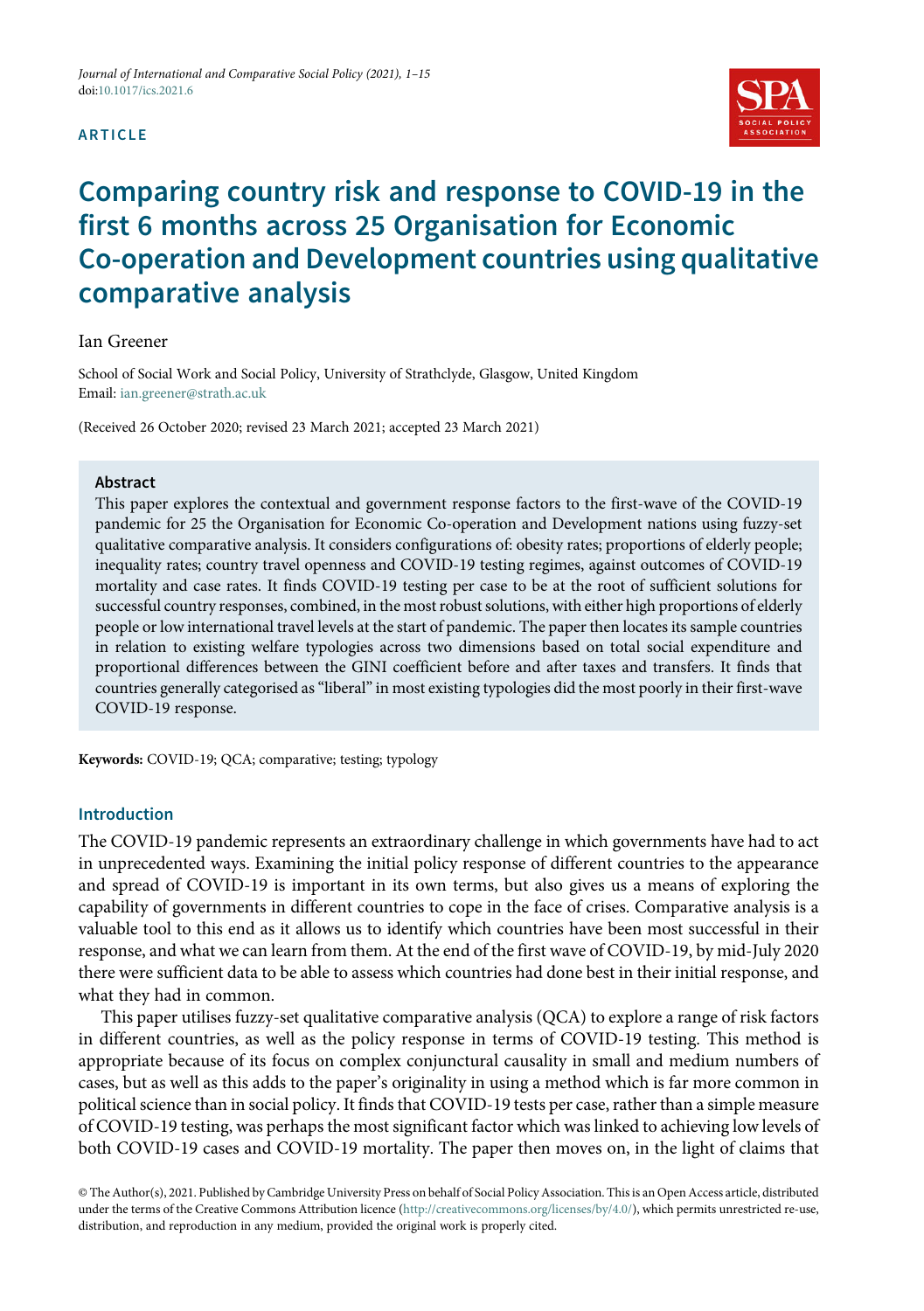particular types of government have done better than others in confronting the virus, to explore existing typologies of health and welfare systems, to see what we can learn from existing typologies of health and welfare, deriving two dimensions based on total social expenditure and the difference between market income GINI and income GINI after transfers. Locating countries across these two dimensions complements the QCA solutions, giving additional analytical depth and helping to better explain cases which appear "deviant" in terms of their causal factors or location in the typology.

# **Background**

Considering how different countries responded to the COVID-19 pandemic gives us key insights into their governments' capacity to react to new global challenges. In the context of the pandemic itself, crossnational studies have the potential to help understand the inter-relationships between country-based COVID-19 risk factors, and the testing regimes they have introduced, allowing us to see whether there are patterns in the data that relate to the occurrence of COVID-19 cases and/or COVID-19 mortality. Performing this analysis also gives us the means of categorising countries in terms of these factors and their relative success, as well as exploring how these categories might relate to existing welfare and health typologies.

Because of the novelty of the pandemic, and the relatively standard international datasets that are available, not all the relevant factors relating to governmental response are easily measurable, with countries making different choices around the timing and severity of lockdown restrictions, the use and scale of test and trace regimes, whether quarantine has been imposed on the most vulnerable and on international visitors, on widespread hygiene measures including the use of masks and protective equipment have put in place, and a range of other possible factors. Projects such as the Oxford "Coronavirus Government Response Tracker"[1](#page-1-0) attempt to measure these factors (and others), but are still in their early stages of development. However, there are COVID-19 risk factors which are covered in established datasets exist and which can form the basis of an analysis.

In considering how well (or badly) different countries have met the challenge that COVID-19 has brought, it is useful to differentiate contextual factors which appear to contribute to COVID-19 mortality and COVID-19 cases from those which are about their government's response. Obesity appears to be a risk factor in raising COVID-19 mortality rates, but it less clear whether it is also a factor in contracting the virus (Hastie et al., [2020\)](#page-13-0). People in minority groups appear to have an increased risk of COVID-19 mortality, but it is unclear whether this is increased risk based on other contextual factors such as poor housing or social deprivation, which may also be causes of COVID-19 spread as well (Kirby, [2020\)](#page-13-1). There is also good evidence for treating this topic intersectionally, especially in relation to factors such as inequality (Ragin & Fiss, [2016](#page-13-2)).We also know that people with a range of existing health conditions are especially vulnerable to COVID-19, hence the widespread use of isolation strategies for this group since the outbreak of the virus, and beyond this, there is clear evidence that the elderly in care homes have been especially affected by the virus (Chor, [2020](#page-13-3)). After 6 months, at the end of the "first wave" for most countries, it was possible to identify which countries were best at minimising infections and mortality in the first wave of the pandemic, and what they had in common. Although there were differences in the method of measuring COVID-19 cases and mortality between countries, there was sufficient in common between those measures to develop a sense of which countries had responded to this new challenge most effectively.

An Economist Intelligence Unit report published on 17 June 2020 (Economist Intelligence Unit, [2020\)](#page-13-4), attempted to pull together measurable risk factors, including obesity prevalence, alongside share of population aged 65+ (both in line with existing research above), but also added an index of international arrivals to explore the relative openness of each country to infection from abroad, and

<span id="page-1-0"></span><sup>1</sup> <https://www.bsg.ox.ac.uk/research/research-projects/coronavirus-government-response-tracker>.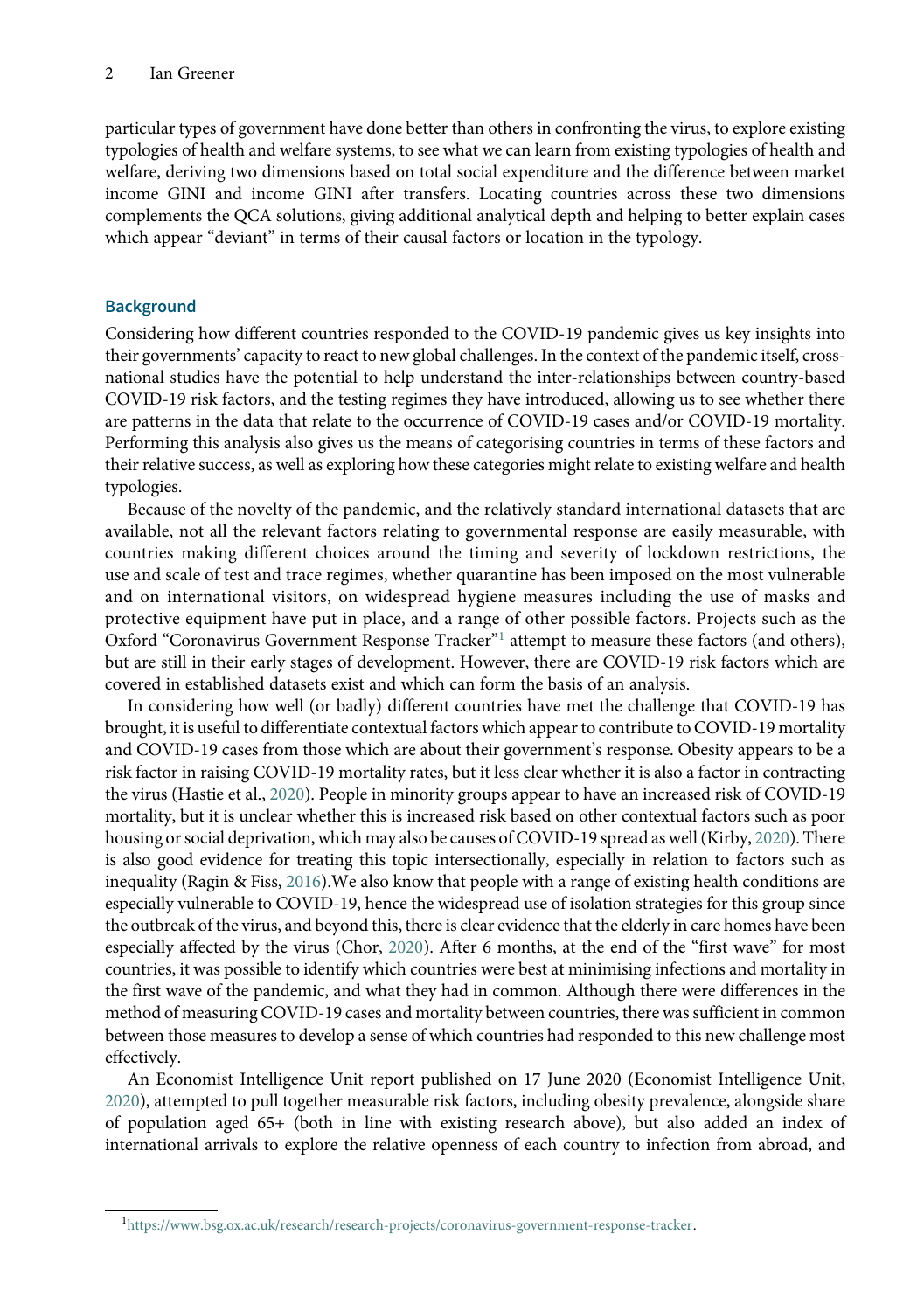from home citizens returning from overseas. This additional factor is an important addition to COVID-19 research as it gives us a sense of the initial travel-based risk different countries faced at the beginning of the crisis.

Beyond the factors directly related to COVID-19, the widespread societal response necessary to mitigate the virus' worse effects has led to calls for wider assessments of the kinds and types of government we have in place, and to calls for a "return" to social democracy to counter the wider societal problems the virus has exposed (Johnson, [2020\)](#page-13-5). This raises the question of whether the countries which have managed COVID-19 better than others fit within any welfare or health groups or clusters that exist in the present literature. The classic typology for welfare systems is provided by Esping-Andersen ([1990\)](#page-13-6), but has created a vast literature (Powell & Barrientos, [2011\)](#page-13-7), who produce an excellent summary, as does Bambra ([2007](#page-13-8)). In addition, comparative studies of health systems alone come especially from the work of Wendt (eg. Reibling, Ariaans, & Wendt, [2019](#page-13-9); Wendt, [2009\)](#page-14-0).

Against this background, the paper seeks to ask three inter-related research questions:

What patterns of national risks and measurable policy responses seem to lead to low cases and low mortality? Are there key factors which appear to be causally linked to both cases and mortality? Did particular types of welfare or health systems perform better in dealing with the challenge of COVID-19 during its first wave than others?

# Method

The first stage of the research was to gather a dataset based on key factors which were highlighted in existing COVID-19 research. OECD measures of obesity rates, and elderly population proportions (defined in terms of 65+ in the OECD measure) were used. To measure the degree of openness of countries to international visitors, in line with the Economist Intelligence Unit study, international arrivals per population data from the World Bank was then collected. The post-transfers GINI income coefficient from the OECD was then added to capture the extent to which inequality varies between countries. This measure is generally regarded as a robust measure in comparative studies of the social determinants of health (Marmot, [2015](#page-13-10)). Given the intersectional importance of inequality in relation to mortality and the risk factors for ethnic minority groups, exploring the importance of this factor in the data were clearly crucial.

The proportions of obese and elderly people, along with the index of international travel and the GINI factor represent key contextual factors which governments have to confront in dealing with COVID-19. However, it is also important to measure the policy response to the virus. To assess this total COVID-19 testing (per thousand people) was incorporated into the dataset, especially given the World Health Organisation (WHO)'s emphasis on this factor in first-wave COVID-19 (WHO, [2020](#page-14-1)). Counts of tests performed was found to be inadequate as a factor alone because some countries have been relatively unaffected by the pandemic and have, as a consequence, done relatively little testing but still been successful in terms of their outcome measures. To resolve this, a ratio between total COVID-19 tests and total COVID-19 cases was constructed, with the reasoning being that the need for testing was determined at least in part by the extent of infection in a population. This factor overlooks the precise timing of the tests, which is clearly important, but gives an insight into the infrastructural capacity of country to respond to COVID-19 by July 2020. The assumption was the higher the ratio of tests to cases, the more robust the country's testing infrastructure, and seems to be borne out as important in research from Italy and China (Romagnani et al., [2020](#page-13-11)).

In assessing how well (or poorly) countries have responded to COVID-19, excess mortality figures probably represent the gold standard measure, but the availability of comparable excess mortality figures is limited. Instead, the best available COVID-19 deaths per million were taken,<sup>[2](#page-2-0)</sup> accepting that this

<span id="page-2-0"></span><sup>&</sup>lt;sup>2</sup><https://ourworldindata.org/coronavirus> i**s an excellent source with figures from there being cross-checked against those** reported by the World Health Organization.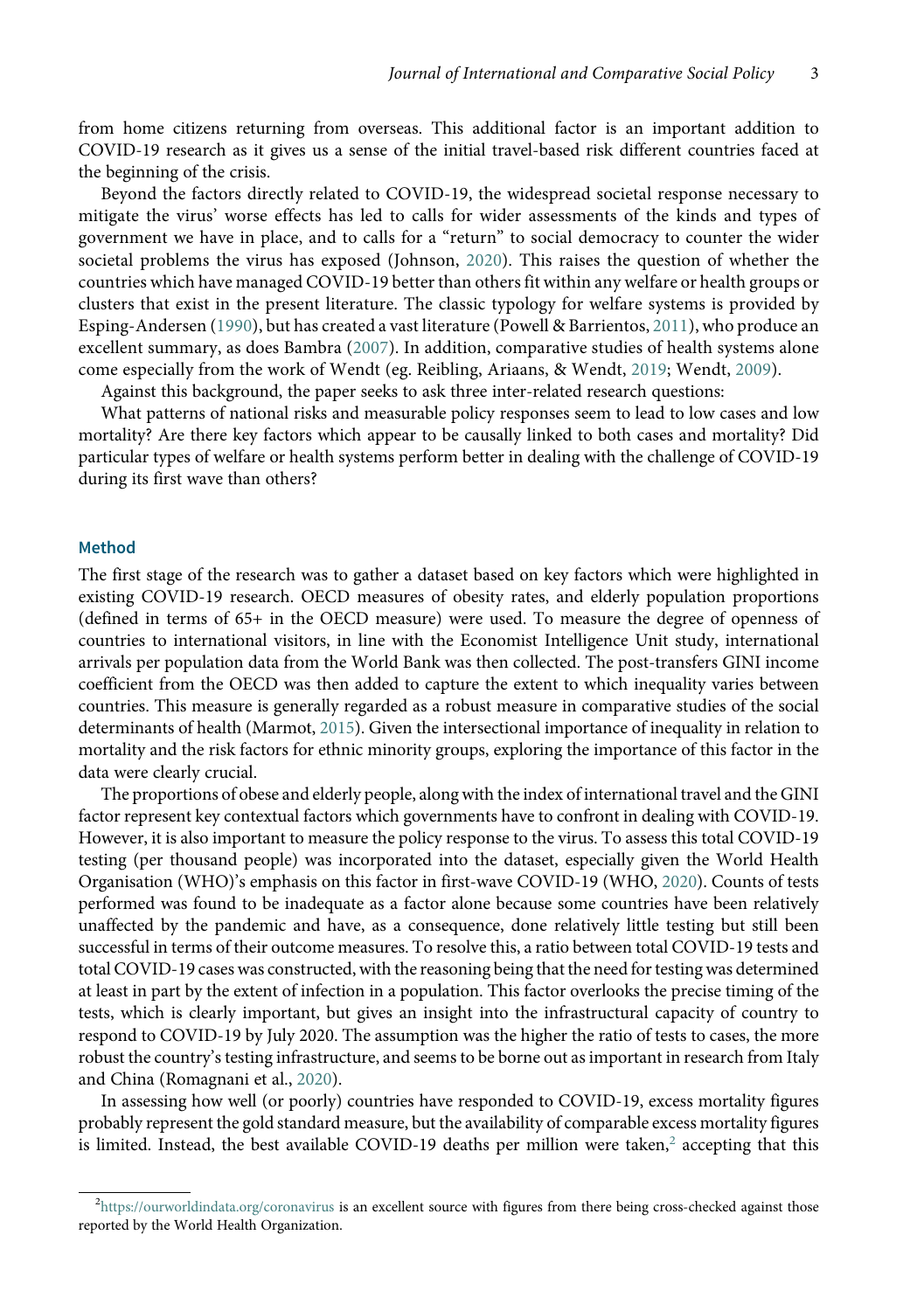measure is subject to some cross-national variation in measurement. However, even with some error, the mortality figures allowed us to identify countries which have done comparatively well or poorly. The date for all COVID-19 measures was 15 July 2020 – which was nearly 6 months after the WHO formally declared the virus to represent a pandemic on 30 January, and so a good time to assess the "first wave" response to the pandemic by the countries included in the sample here. At that point, there had been a stabilisation of case and mortality rates for most countries in the sample.

In addition to COVID-19 mortality, a second outcome measure based on COVID-19 cases (rather than deaths) per million population was taken. As with COVID-19 mortality, these numbers were again subject to some variations in testing regimes in different countries, as well as to variations in reporting (France have to be omitted, eg. due to not updating their figures). Using COVID-19 cases as an outcome measure, and as part of the measure of tests per case introduced a danger of duplication, but had an r of 0.04 only for the uncalibrated data, and 0.10 for the calibrated data, suggesting there was little relationship between the two measures.

The standard way of exploring country-level numerical data systematically would be through the use of macro-comparative quantitative methods (Babones, [2013\)](#page-13-12). However, the dataset constructed here led to the use of a different technique, that of QCA, which is less used in social policy analysis, but with some notable exceptions (Haynes, Banks, & Hill, [2013](#page-13-13); Kuhner, [2015](#page-13-14)). There are a number of reasons for the choice of QCA. First, standard statistical data depend on the variables included being substantially independent of one another. However, this is almost impossible to achieve in macro-comparative work because of regional relationships and shared histories between countries. In addition, there are likely to be a range of different routes to a good COVID-19 response rather than a single best combination of factors (Capano, Pritoni, & Vicentini, [2019](#page-13-15)), and this equifinality is difficult to assess using standard statistical methods based on linear models which assume what Ragin ([2008](#page-13-16)) calls "net effects." The paper's solutions (presented below) include complex conjunctural causation expected which would be almost impossible to account for in terms of statistical interactional effects.

As data could be credibly represented across a range of calibrated scales, the fuzzy-set version of QCA was chosen and examined using enhanced standard analysis (Schneider & Wagemann, [2012\)](#page-14-2). First, necessary conditions (those which are nearly always present in the outcome) were first looked for across the range of causal factors and outcome under investigation. Truth tables were then constructed with an initial consistency threshold of 0.8, but exploring different levels to explore the difference that this made to solution terms. Contradictory simplifying assumptions (including the inverse of necessary conditions, where they were found) were excluded from counterfactual truth table rows and so from sufficient solution terms. Finally, sufficient solutions (those where causal factors nearly always are linked to outcomes) were calculated. The solutions presented below are, again in line with enhanced standard analysis, the "intermediate" versions which include directional (theoretical) assumptions about counterfactual truth table rows, all of which are explained in the relevant solution section. Where they add to understanding, the conservative and parsimonious solutions are also mentioned in comparison. All analyses were conducted in the QCA package in R (Dusa, [2018\)](#page-13-17) with the code and data available in the Supplementary Appendix.

A sample of 25 countries could be constructed from the available data with those countries also have strong representation in different welfare typologies, allowing an exploration of how well the results fit within the most significant categorisation of such systems. The "raw" data for the paper are presented in [Table 1](#page-4-0) with the causal factors (from left to right) being OBESITY (OECD obesity rate), INTARPOP (international arrivals per population), ELD (OECD proportion of people 65+), GINI (OECD income GINI coefficient), COVID-19TEST (total COVID-19 tests per thousand people), COVID-19M (COVID-19 mortality rate per 1M) and COVID-19CASE (total COVID-19 cases per 1M people).

Before data can be analysed using fuzzy-set QCA, they must first be calibrated onto a scale between 0 (no set membership) and1 (full set membership) with 0.5 representing a point of indeterminacy. Ideally, this is achieved in relation to an external benchmark, and this was achieved in relation to factors extensively used in existing research, such as the GINI coefficient through comparison with existing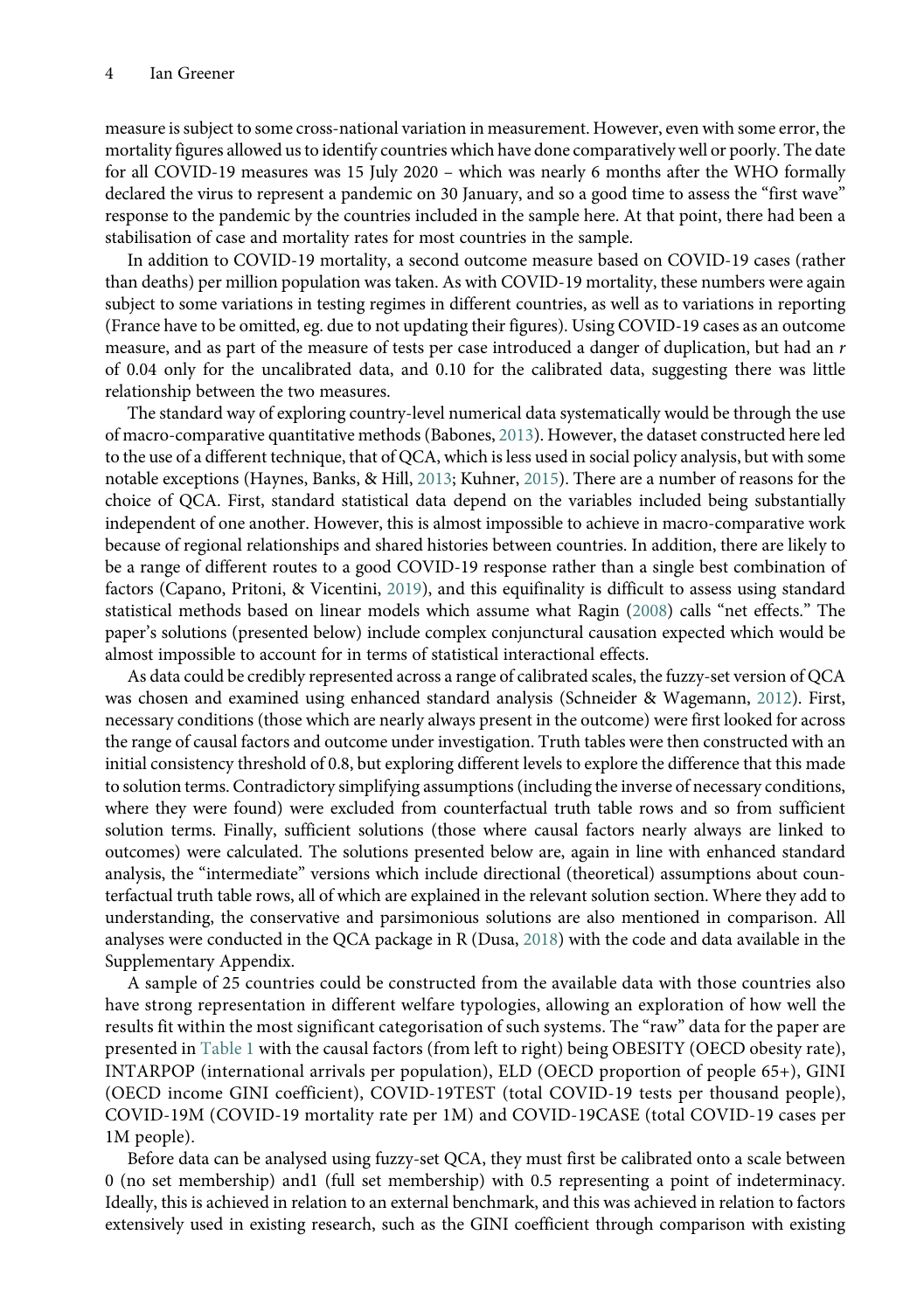| CASE        | <b>COUNTRY</b> | <b>OBESITY</b> | <b>INTARPOP</b> | <b>ELD</b> | <b>GINI</b> | COVID-19TEST | COVID-19M | COVID-19CASE |
|-------------|----------------|----------------|-----------------|------------|-------------|--------------|-----------|--------------|
| $\mathbf 1$ | <b>AUS</b>     | 30.40          | 0.36            | 0.16       | 0.33        | 118.49       | 4.24      | 402.00       |
| 2           | <b>AUT</b>     | 21.90          | 3.47            | 0.19       | 0.28        | 77.79        | 78.72     | 2116.27      |
| 3           | <b>BEL</b>     | 24.50          | 0.79            | 0.19       | 0.26        | 90.82        | 844.46    | 5417.00      |
| 4           | CAN            | 31.30          | 0.56            | 0.17       | 0.31        | 85.13        | 233.11    | 2874.11      |
| 5           | <b>CZE</b>     | 28.50          | 0.99            | 0.20       | 0.25        | 55.90        | 33.15     | 1245.78      |
| 6           | DEN            | 21.30          | 2.19            | 0.19       | 0.26        | 211.01       | 105.31    | 2254.93      |
| 7           | <b>FIN</b>     | 24.90          | 0.58            | 0.22       | 0.27        | 50.33        | 59.38     | 1317.70      |
| 8           | <b>GER</b>     | 25.70          | 0.47            | 0.21       | 0.29        | 76.10        | 108.27    | 2383.82      |
| 9           | GRE            | 27.40          | 2.81            | 0.22       | 0.32        | 36.69        | 18.52     | 372.54       |
| 10          | <b>ICE</b>     | 23.10          | 6.49            | 0.14       | 0.26        | 198.66       | 29.30     | 5582.42      |
| 11          | <b>IRE</b>     | 26.90          | 2.21            | 0.14       | 0.30        | 104.69       | 353.60    | 5198.68      |
| 12          | <b>ISR</b>     | 26.70          | 0.46            | 0.12       | 0.35        | 127.87       | 42.86     | 4893.98      |
| 13          | ITA            | 22.90          | 1.02            | 0.23       | 0.33        | 98.62        | 578.61    | 4024.75      |
| $14\,$      | <b>JPN</b>     | 4.40           | 0.25            | 0.28       | 0.34        | 4.44         | 7.78      | 177.96       |
| $15\,$      | <b>KOR</b>     | 4.90           | 0.30            | 0.14       | 0.36        | 27.04        | 5.64      | 264.31       |
| $16\,$      | <b>LUX</b>     | 24.20          | 1.64            | 0.14       | 0.33        | 449.59       | 177.32    | 7917.24      |
| 17          | <b>NLD</b>     | 23.10          | 1.08            | 0.19       | 0.29        | 39.80        | 357.63    | 2981.70      |
| 18          | NZ             | 32.00          | 0.75            | 0.15       | 0.33        | 89.10        | 4.56      | 248.22       |
| 19          | <b>NOR</b>     | 25.00          | 1.06            | 0.17       | 0.26        | 66.42        | 46.67     | 1657.18      |
| 20          | <b>PRT</b>     | 23.20          | 1.58            | 0.22       | 0.32        | 127.45       | 163.58    | 4614.33      |
| 21          | <b>ESP</b>     | 27.10          | 1.76            | 0.19       | 0.33        | 82.34        | 607.62    | 5488.61      |
| 22          | <b>SWE</b>     | 22.10          | 0.72            | 0.20       | 0.28        | 59.41        | 549.05    | 7525.40      |
| 23          | SWI            | 21.20          | 1.21            | 0.18       | 0.30        | 79.12        | 194.93    | 3805.02      |
| 24          | <b>UK</b>      | 29.50          | 0.54            | 0.18       | 0.36        | 105.89       | 662.40    | 4292.09      |
| 25          | USA            | 37.30          | 0.24            | 0.16       | 0.39        | 121.70       | 412.28    | 10367.21     |

<span id="page-4-0"></span>Table 1. Raw data.

work making use of that factor (especially Wilkinson & Pickett, [2010](#page-14-3); Marmot, [2015\)](#page-13-10). Beyond this, data series were calibrated by first exploring them in relation to existing research (where it existed), and comparing possible values to graphical representations, as well as to those found through cluster analysis. This allowed an in-depth understanding of the properties of the data in the sample, and the informed selection of the calibration "anchor" points for set membership. The data were then calibrated using the direct method suggested by Ragin ([2008](#page-13-16), chapter 5), and so fitted on a logistic scale. Calibration means that that some cases were close to the crossover threshold between low and high, and in one case (Germany) this had implications for the results that will be explored in greater depth in the conclusion. All calibration decisions are shown and documented in the R code available in the Supplementary Appendix. The results of the analysis follow in the next section.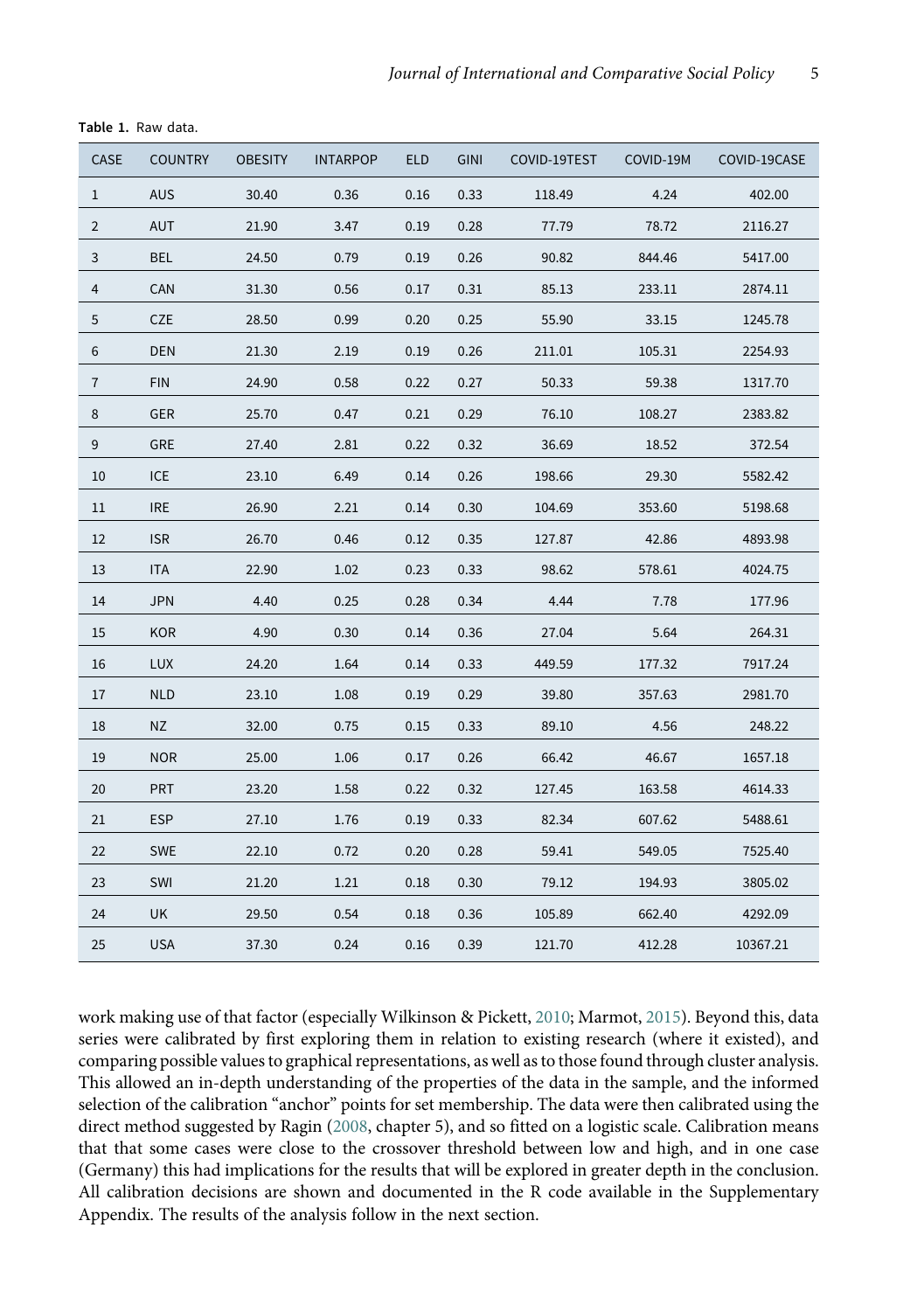# Results

This section explores the necessary and sufficient relations between five causal factors (obesity, elderly proportion, international arrivals, GINI and tests per case) first in relation to COVID-19 mortality, then COVID-19 cases outcomes, and finally an outcome made up of the logical relation COVID-19 mortality OR COVID-19 cases.

# Low COVID-19 mortality

A necessary condition is found where, given an outcome (here low COVID-19 mortality), causal conditions or combinations of them are always or nearly always occur in relation to it. In the calculation of necessary conditions for low COVID-19 mortality, the combination of high tests per case or low income inequality (TESTCASE  $+ \sim$ GINI) had a consistency of 0.86 and a relevance of 0.72, and high tests per case or low obesity (TESTCASE +  $\sim$ OBESITY) a consistency of 0.8 and a relevance of 0.77.

The next stage of analysis is to derive a truth table. This entails making a decision about the consistency level required of the rows, or combinations of causal conditions, which are needed for that row to be included in the analysis of sufficient conditions. As a benchmark, and following the recommendations made by Ragin, an initial consistency threshold of 0.8 was taken. At that level, the following truth table is generated, but would be identical up to a consistency threshold of 0.848 or down to 0.775. Truth tables show the combinations of causal factors and outcome measure – here only the cases and truth table rows with empirical data are reproduced for space reasons. In addition to these rows, "counterfactual" rows are also calculated for combinations of outcomes which did not occur empirically with consistency measures based on the combinations of factors which did empirically occur. How these counterfactual rows are treated in terms of the calculation of solutions is explained further below ([Table 2\)](#page-6-0).

There is a row in the truth table above that has a consistency above 0.8, but which is excluded from being taken forward to the solution (so  $OUT = 0$ ), ie. the third truth table row, which has a consistency of 0.872 (LUX). Although that row has a consistency above 0.8, it has a proportional reduction in consistency (PRI) below 0.5, and so potentially appears in both the low mortality and high mortality solution – and so the decision to exclude it from the low mortality solution was taken.

Having carefully examined the truth table, the next stage of analysis is reached, where sufficient solutions are calculated. This is probably the most important stage of QCA as sufficient solutions are effectively the pathways to the achievement of the outcome we are interested in – here low COVID-19 mortality. Sufficient solutions are those where, starting from the combinations of causal factors, the outcome is always, or nearly always found. The following sufficient solution was generated with directional expectations, in line with existing research, of low elderly proportion, low GINI coefficient and low international arrivals [\(Table 3](#page-6-1)).

The low COVID-19 mortality sufficient solution has three pathways.

The first pathway has the largest unique coverage and covers five cases, combining high testing per case and low international arrivals. The second pathway covers six cases and combines high testing per case with low GINI. The third pathway combines high testing per case with both high obesity and high elderly population, and covers four cases. All three pathways incorporate the TESTCASE necessary condition.

In these solutions, there are no cases deviant for consistency, and the overall solution has a high consistency (0.93). However, there are three countries which achieved low COVID-19 mortality in the first wave, but did appear in these solution pathways – GER, ISR and JPN – and are therefore cases which are "deviant" for coverage. The discussion section below will pick up on all deviant cases and explore them in greater detail to account for possible reasons for their non-fit with solution terms.

In QCA, three sufficient solutions are calculated, depending on the assumptions made about the "counterfactual" data combinations. In the solution above (the intermediate one), only counterfactual rows which met the specified directional (theoretical) expectations were included. In addition to the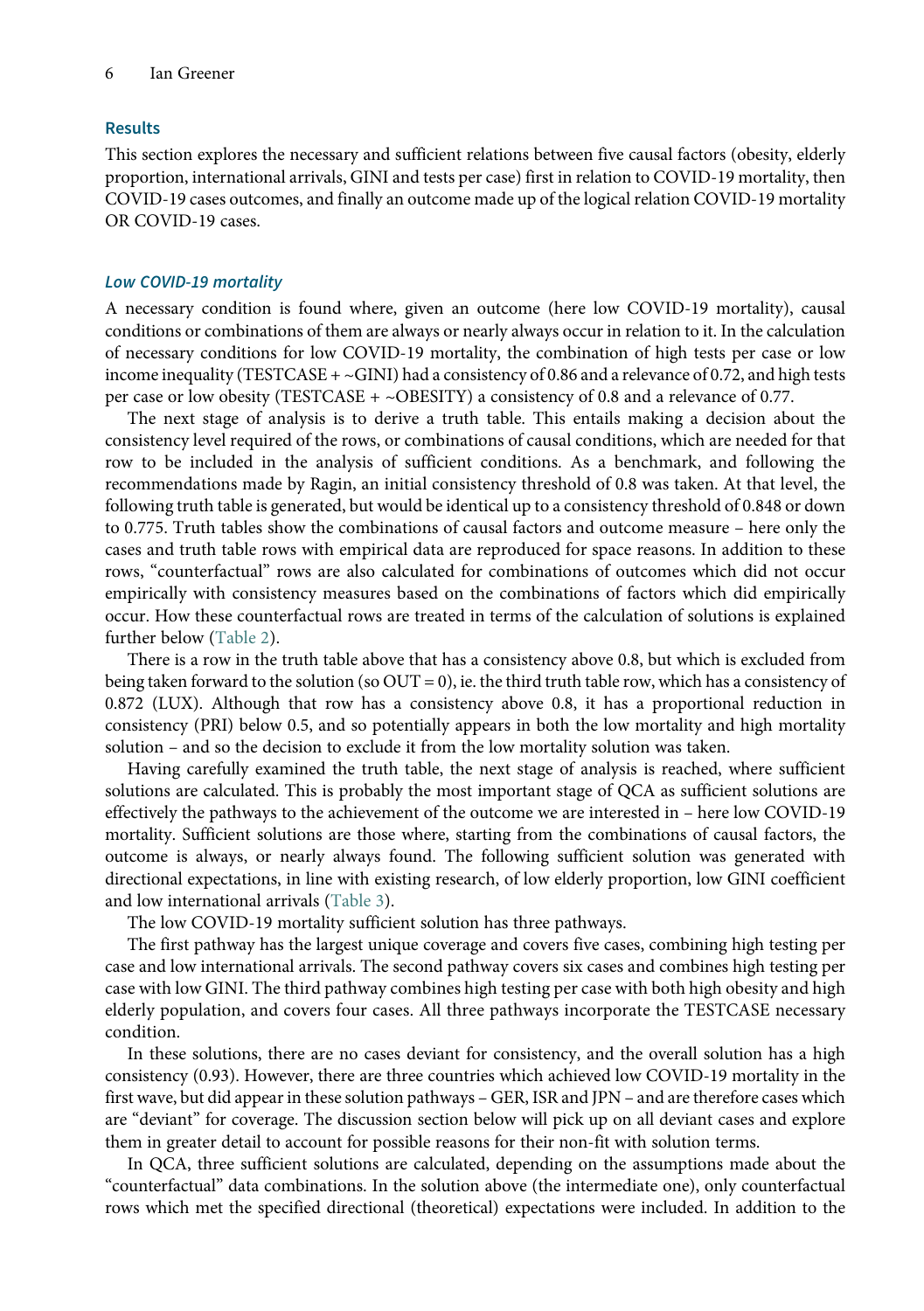| <b>OBESITY</b> | <b>ELD</b>   | <b>TESTCASE</b> | <b>INTARPOP</b> | <b>GINI</b>  | <b>OUT</b>  | Consistency | PRI   | Cases      |
|----------------|--------------|-----------------|-----------------|--------------|-------------|-------------|-------|------------|
| $\pmb{0}$      | $\mathbf 0$  | $\mathbf{1}$    | $\mathbf 0$     | $\mathbf 1$  | $\,1$       | 0.901       | 0.753 | <b>KOR</b> |
| $\pmb{0}$      | $\mathbf 0$  | $\mathbf{1}$    | $\mathbf{1}$    | 0            | $\,1$       | 0.927       | 0.811 | <b>ICE</b> |
| $\pmb{0}$      | $\mathbf 0$  | $\mathbf 1$     | $\mathbf 1$     | $\,1$        | $\mathbf 0$ | 0.872       | 0.345 | <b>LUX</b> |
| $\pmb{0}$      | $\mathbf{1}$ | $\pmb{0}$       | $\pmb{0}$       | $\pmb{0}$    | $\pmb{0}$   | 0.690       | 0.418 | BEL, SWE   |
| $\pmb{0}$      | $\,1\,$      | $\pmb{0}$       | $\pmb{0}$       | $\,1$        | $\pmb{0}$   | 0.726       | 0.393 | <b>JPN</b> |
| $\pmb{0}$      | $1\,$        | $\pmb{0}$       | $\mathbf 1$     | $\pmb{0}$    | $\mathbf 0$ | 0.742       | 0.477 | NLD, SWI   |
| $\pmb{0}$      | $\,1\,$      | $\pmb{0}$       | $\,1$           | $\,1$        | $\pmb{0}$   | 0.687       | 0.177 | ITA, PRT   |
| $\pmb{0}$      | $1\,$        | $\,1$           | $\,1$           | $\pmb{0}$    | $\,1\,$     | 0.904       | 0.799 | AUT, DEN   |
| $\,1$          | $\pmb{0}$    | $\pmb{0}$       | $\pmb{0}$       | $\,1$        | $\pmb{0}$   | 0.694       | 0.278 | ISR, USA   |
| $\mathbf 1$    | $\mathbf 0$  | $\pmb{0}$       | $\,1$           | $\pmb{0}$    | $\pmb{0}$   | 0.776       | 0.478 | <b>IRE</b> |
| $\mathbf 1$    | $\mathbf 0$  | $\,1\,$         | $\pmb{0}$       | $\mathbf{1}$ | $\,1$       | 0.898       | 0.778 | AUS, NZ    |
| $\mathbf 1$    | $1\,$        | $\pmb{0}$       | $\pmb{0}$       | $\pmb{0}$    | $\pmb{0}$   | 0.744       | 0.499 | GER        |
| $\mathbf 1$    | $\mathbf{1}$ | $\pmb{0}$       | $\mathbf 0$     | $\mathbf{1}$ | $\pmb{0}$   | 0.597       | 0.069 | CAN, UK    |
| $\mathbf 1$    | $\,1\,$      | $\pmb{0}$       | $\mathbf 1$     | $\mathbf{1}$ | $\pmb{0}$   | 0.651       | 0.151 | <b>ESP</b> |
| $\mathbf 1$    | $1\,$        | $\mathbf{1}$    | $\pmb{0}$       | $\pmb{0}$    | $\,1\,$     | 0.901       | 0.786 | CZE, FIN   |
| $\mathbf 1$    | $\mathbf{1}$ | $\mathbf{1}$    | $\mathbf{1}$    | $\pmb{0}$    | $\,1\,$     | 0.900       | 0.780 | <b>NOR</b> |
| $\mathbf 1$    | $\mathbf{1}$ | $\mathbf 1$     | $\mathbf 1$     | $\,1$        | $\,1$       | 0.849       | 0.591 | GRE        |

Table 2. Truth table for low COVID-19 mortality.

<span id="page-6-0"></span>Abbreviation: PRI, proportional reduction in consistency.

#### Table 3.

| Solution term        | Consistency | PRI   | Coverage | Unique coverage | Cases                        |
|----------------------|-------------|-------|----------|-----------------|------------------------------|
| TESTCASE*~INTARPOP   | 0.913       | 0.853 | 0.510    | 0.141           | AUS, CZE, FIN, KOR, NZ       |
| TESTCASE*~GINI       | 0.936       | 0.883 | 0.478    | 0.007           | AUT, CZE, DEN, FIN, NOR, ICE |
| OBESITY*ELD*TESTCASE | 0.885       | 0.786 | 0.376    | 0.024           | CZE, FIN, GRE, NOR           |

Solution consistency 0.93, coverage 0.65.

<span id="page-6-1"></span>Abbreviation: PRI, proportional reduction in consistency.

intermediate solution, a conservative solution is calculated based on empirical data only, and a parsimonious solution calculated based on including all counterfactual rows.

The conservative solution was more complex than the intermediate one, with the first solution pathway adding GINI\*~ELD but having the same countries included, the second pathway splitting into two more complex pathways – one AUT, DEN and ICE, and the other for CZE, FIN and NOR (both of which are subsets of the pathway above), and the third pathway having a more complex subset with AUS, KOR and NZ included, but GRE and NOR being split into another pathway solution. The parsimonious solution, based on all possible counterfactuals, offered four alternative solutions, but with one identical to the intermediate solution above. As such, the intermediate solution presented above seems to be robust across the different assumptions about counterfactual truth table rows.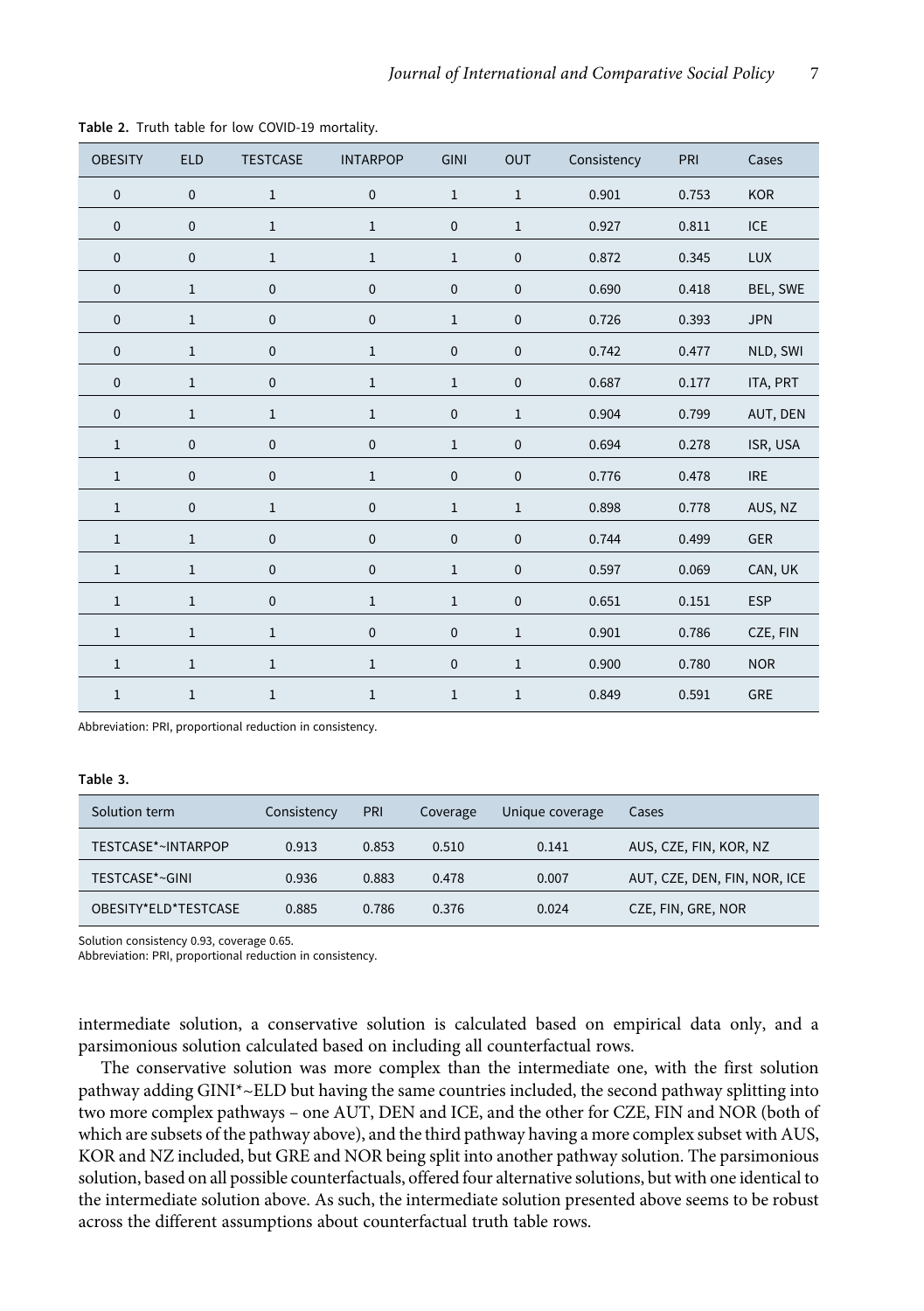#### COVID-19 mortality OR COVID-19 cases

As well as calculating solutions for low COVID-19 mortality, solutions for low numbers of COVID-19 cases were also calculated. These solutions proved to be more complex than those for mortality, and while important, are included in the Supplementary Appendix only as they are perhaps less immediately important than those for mortality. Calculating sufficient relations for COVID-19 cases also allowed solutions to be generated for countries that had experienced both low numbers of cases and low mortality. It is to those solutions – representing the countries that responded most successfully to COVID in its first wave – that the paper now turns.

Fuzzy logic, to achieve the set of countries with outcomes with low scores for both mortality and cases, requires a calculation of COVID-19 mortality OR CASES, which means the outcome takes the highest value from either set. This has the effect of requiring cases in the high set to have either high COVID-19 mortality or high case numbers (or both), whereas those in the low set must have both low COVID-19 mortality and low case numbers. As such, using the fuzzy OR method is most demanding method of joining the two outcomes, requiring countries in the low set in both mortality and case outcomes.

For this outcome, a combination of high tests per case or low GINI (TESTCASE+~GINI - consistency 0.90, relevance 0.64) and high tests per case or low obesity (TESTCASE+~OBESITY – consistency 0.88, relevance 0.70) were important in terms of both their measures and fit to existing research, and so were included as necessary conditions. The truth table (included in the Supplementary Appendix) was produced with a consistency threshold of 0.788, so slightly below the ideal benchmark 0.8, but lowered to include AUS, NZ and KOR in the solution term, all of which had a PRI score above 0.5, and were clearly in the low outcome set. Reducing the consistency threshold slightly increased the coverage of the sufficient solution, while not introducing any deviant cases for consistency, and was justified in terms of the process of moving back and forth between cases and data (Ragin, [2014\)](#page-13-18). The sufficient solution was produced with directional expectations of low obesity, low elderly proportion, low GINI and low international travel, in line with previous solutions and existing research, but again only produced small variations by varying these expectations [\(Table 4\)](#page-7-0). It was as follows:

The first solution pathway combines high testing per case and a high elderly population, and the second pathway high testing per case and low international travel. Both pathways have high coverage, and around the same unique coverage, along as incorporating the same necessary condition (TESTCASE).

There are no cases deviant for consistency in this solution, but two cases deviant for coverage (GER and JPN) – so represented cases which had low COVID-190 mortality or cases, but were not included in the solution. The parsimonious solution was identical to the intermediate one with the conservative solution having four pathways, all of which are subsets of the two solution terms above.

Given the importance of this solution term – representing the very best performing countries in terms of minimising both COVID-19 cases and COVID-19 mortality, the solution can is also represented graphically in [Figure 1](#page-8-0).

[Figure 1](#page-8-0) shows the relation between the sufficient solution for low COVID-19 mortality or COVID-19 case to mid-July, and the set membership of countries with low COVID-19 mortality of cases. The countries with high low COVID-19 mortality or low cases are labelled. The countries which are in the solution set are in the top right of the chart, indicating that there are no cases deviant for consistency. The chart also allows us to see the most typical cases – the ones which have the closest match of solution and data – as they are closest to the 45-degree line – DEN and AUS, with DEN most closely matching the

#### Table 4.

| Solution           | Consistency | <b>PRI</b> | Coverage | Unique coverage | Cases                        |
|--------------------|-------------|------------|----------|-----------------|------------------------------|
| TESTCASE*ELD       | 0.875       | 0.766      | 0.522    | 0.131           | AUT, CZE, DEN, FIN, GER, NOR |
| TESTCASE*~INTARPOP | 0.848       | 0.744      | 0.586    | 0.195           | AUS, CZE, FIN, KOR, NZ       |

Solution consistency 0.872, Coverage 0.718.

<span id="page-7-0"></span>Abbreviation: PRI, proportional reduction in consistency.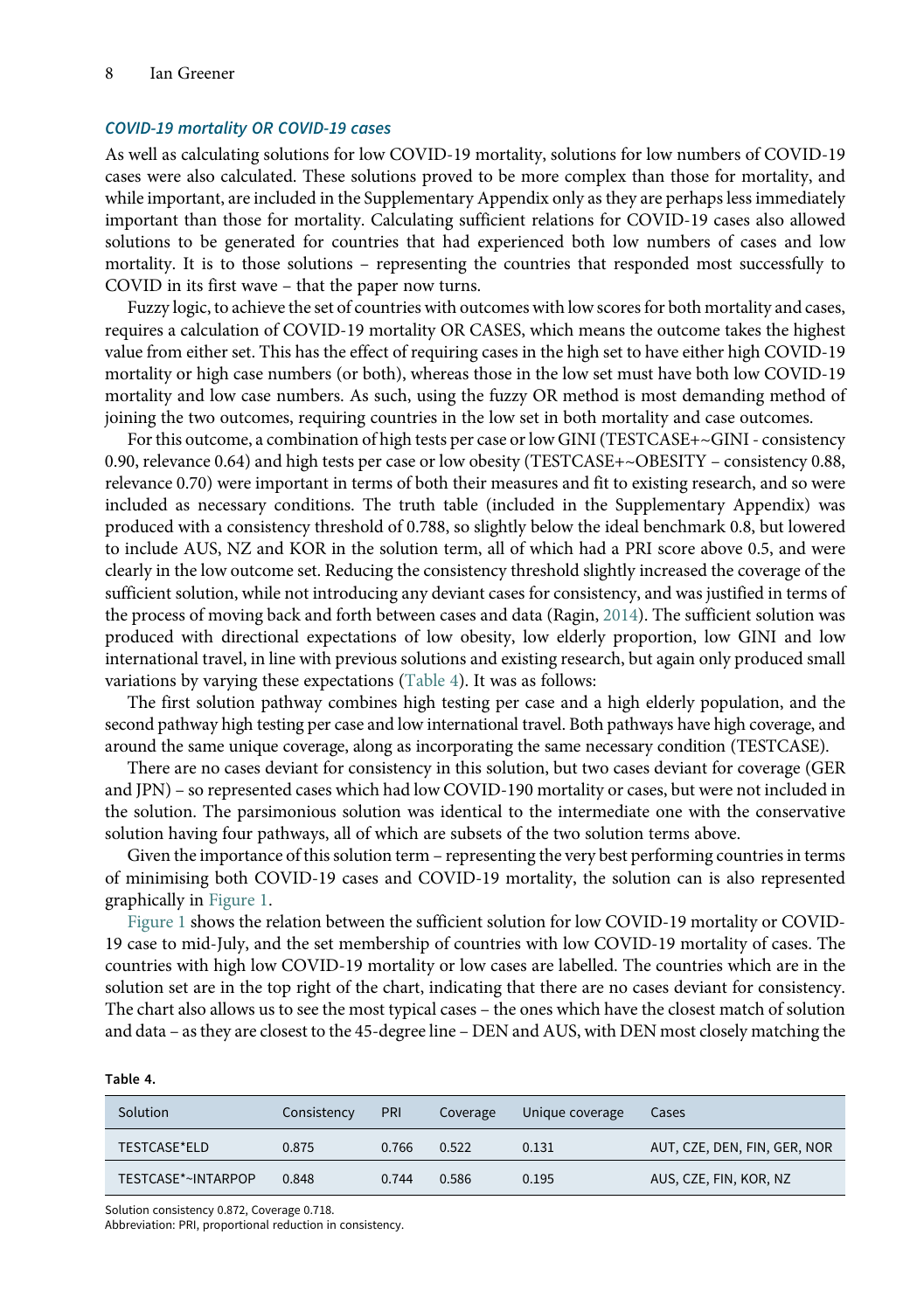<span id="page-8-0"></span>

Figure 1. Sufficient solution for low COVID-19 mortality OR low COVID-19 cases.

first solution pathway, and AUS the second. These two countries, then, represent the nearest to ideal types in terms of their "match" between solutions, mortality and cases.

# **Discussion**

To summarise the solutions presented above, the sufficient solution for low COVID-19 mortality as an outcome has three pathways, all of which high testing per COVID-19 case in common, then combined with low international travel, low income inequality or high obesity and high elderly proportion. The factor the solutions have in common, however, is high tests per COVID-19 case, emphasising the importance of testing (in relation to case numbers) and confirming its key role as a necessary condition. The low COVID-19 mortality OR COVID-19 sufficient solution has two pathways only. The first combines high tests per case with a high elderly population (in common with the first pathway of the low cases solution), and the second high tests per case combined with low international travel (in common with the first solution pathway for low COVID-19 mortality). From these solutions, it is hard to get away from the importance of testing in proportion to cases, but in the context that this factor forms sufficient solutions alongside different causal factors to generate the pathways to strong COVID responses, emphasising the importance of treating causation conjuncturally as QCA does.

It is also important to consider cases which were "deviant" in the sufficient solutions. These are cases which either appeared in solution terms when they did not meet the outcome (deviant for consistency) or which did not appear in solution terms when they did achieve the outcome (deviant for coverage). Data will always be imperfect, and no simple model can completely capture reality – especially in the flux of a global crisis. Exploring deviant cases gives additional insight into both our cases and the solution patterns that have been identified. There were no cases deviant for consistency in the results presented above, but some that were deviant for coverage. In the low COVID-19 mortality solution GER, ISR and JPN were in this category – and so have achieved low COVID-19 mortality, but not through the same route as the QCA solution pathways. GER and JPN were also deviant for coverage for low COVID-19 mortality OR cases. It is therefore worth considering these cases in additional depth.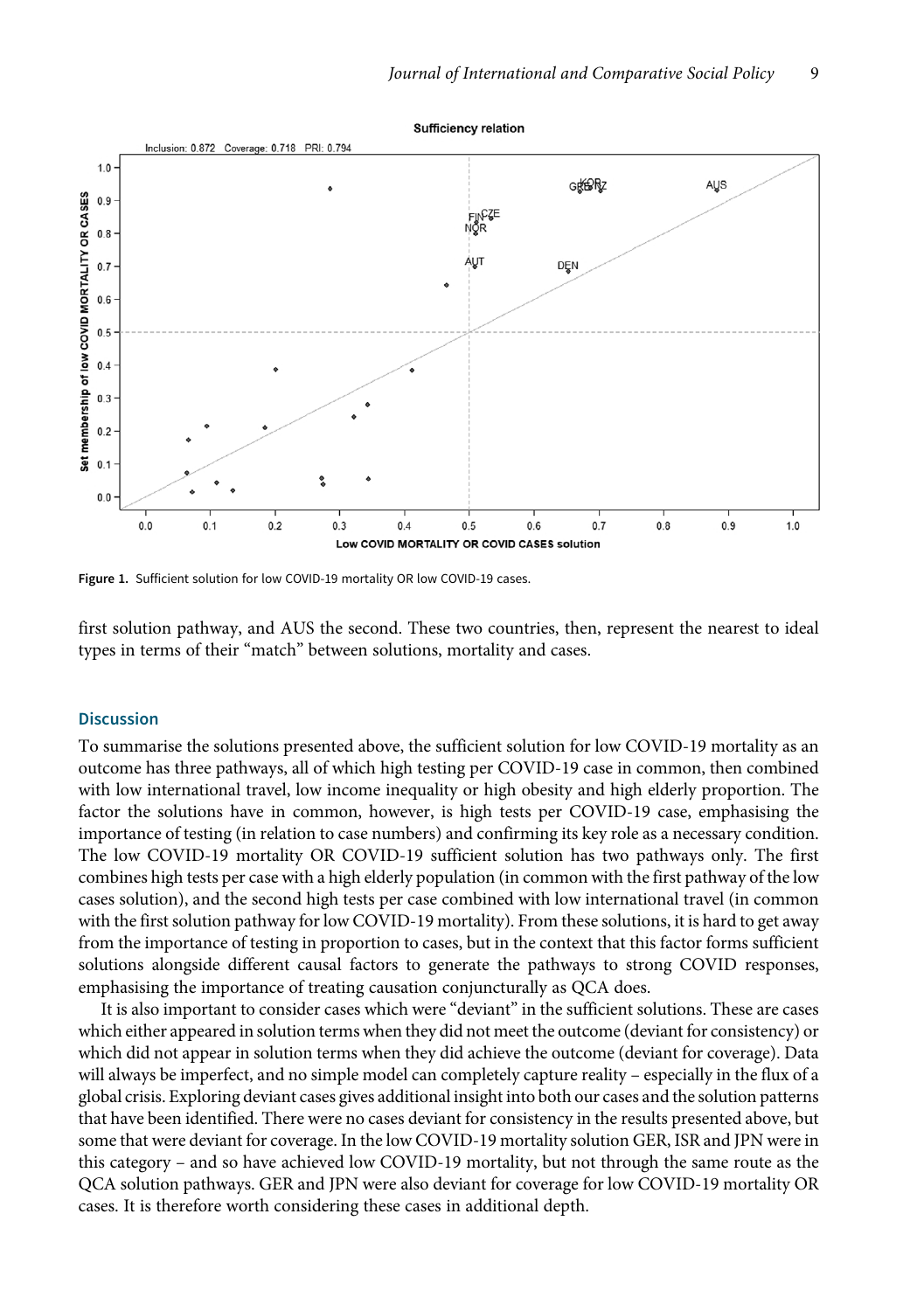Despite being internationally lauded in terms of its testing regime, Germany falls just within the just within the calibrated measure of having low tests per case, and so is a marginal case of deviancy. At the same time, however, in may also have taken a more sophisticated approach to testing than in other countries – whereas the measure of tests per case gives a wide "net"to catch cases, a sophisticated test and trace system might allow fewer tests to be carried out, but ensure they are being focussed on the right people (Beaumont & Connolly, [2020](#page-13-19); Desson et al., [2020\)](#page-13-20).

Japan is unusual in that it did not impose a lockdown until April, and so a month after many other countries included here, but may have had advantages in terms of social factors such as more routine wearing of masks and more socially distant customs such as bowing (rather than hand-shaking or kissing). Although Japan imposed lock-down later than other nations, it was quicker than many western nations in banning mass gatherings, and this may have also prevented large-scale transmission events. Japan looks very much more of an obviously outlier case in terms of its response to COVID-19 (Fukushima, [2020\)](#page-13-21).

Finally, it is clear from the international COVID-19 tracker<sup>[3](#page-9-0)</sup> as well as international media coverage, that Israel represents a very unusual case, with a low COVID-19 mortality during its first wave, but a relatively high number of COVID-19 cases. However, in terms of the 6-month timescale the paper covers, it appeared to be entering a second peak of cases earlier than other cases in the sample (Schulman, [2020\)](#page-14-4), perhaps due to reopening its economy too early.

As such, of the three cases deviant for coverage in the solutions above, Germany appears to be missing from sufficient solution terms because of its more focussed approach to testing, with Japan appearing more of an outlier where further research would be extremely useful, and Israel out of synchronisation with other countries in its

#### COVID-19 solutions and health and welfare typologies

To take the analysis further, the QCA results can be compared to those from existing welfare and health typologies to explore the relationship between the two, and assess whether particular types of welfare and health systems appear to be associated with stronger first-wave responses to COVID-19. It would be virtually impossible to explore every welfare and health typology given the explosion of work since the publication of Esping-Andersen [\(1990\)](#page-13-6). However, Bambra [\(2007\)](#page-13-8) produces an important summary, to which further work, including that of Wendt in his categorisations of health systems (Reibling, Ariaans, & Wendt, [2019;](#page-13-9) Wendt, [2009\)](#page-14-0), can be added. The locations of countries in those typologies can then be compared to their inclusion in the low set for COVID-19 mortality and COVID-19 cases (a full table of this comparison is included in the Supplementary Appendix).

The typologies which best fit the countries in the low COVID-19 mortality OR COVID-19 cases were those from Castles and Mitchell [\(1993\)](#page-13-22), Bonoli ([1997](#page-13-23)) and Pitruzzello ([1999](#page-13-24)). These typologies are all based on general characteristics of welfare systems, suggesting that impact of the pandemic goes wider than the health system alone. Within these three typologies, the first two especially put an emphasis on welfare expenditure as one category, alongside a measure of the extent of societal redistribution. Working through the detail of these typologies, and updating them for the most recent data available allowed two welfare dimensions to be mapped against one another based on their underlying logics, and based on updated data from the most recent year available.

The first dimension considered was social expenditure (both public and private) as a proportion of GDP to capture the OECD's insight (, [2014\)](#page-13-25) that to capture the full extent of welfare spending we need to consider both public and private sources. Using total social expenditure comes with the potential problems of the fairness and affordability of provision, however, so the second dimension measures, following Castles and Mitchell ([1993](#page-13-22)), the proportional difference between the GINI income coefficient

<span id="page-9-0"></span><sup>3</sup> <https://www.bsg.ox.ac.uk/research/research-projects/coronavirus-government-response-tracker>.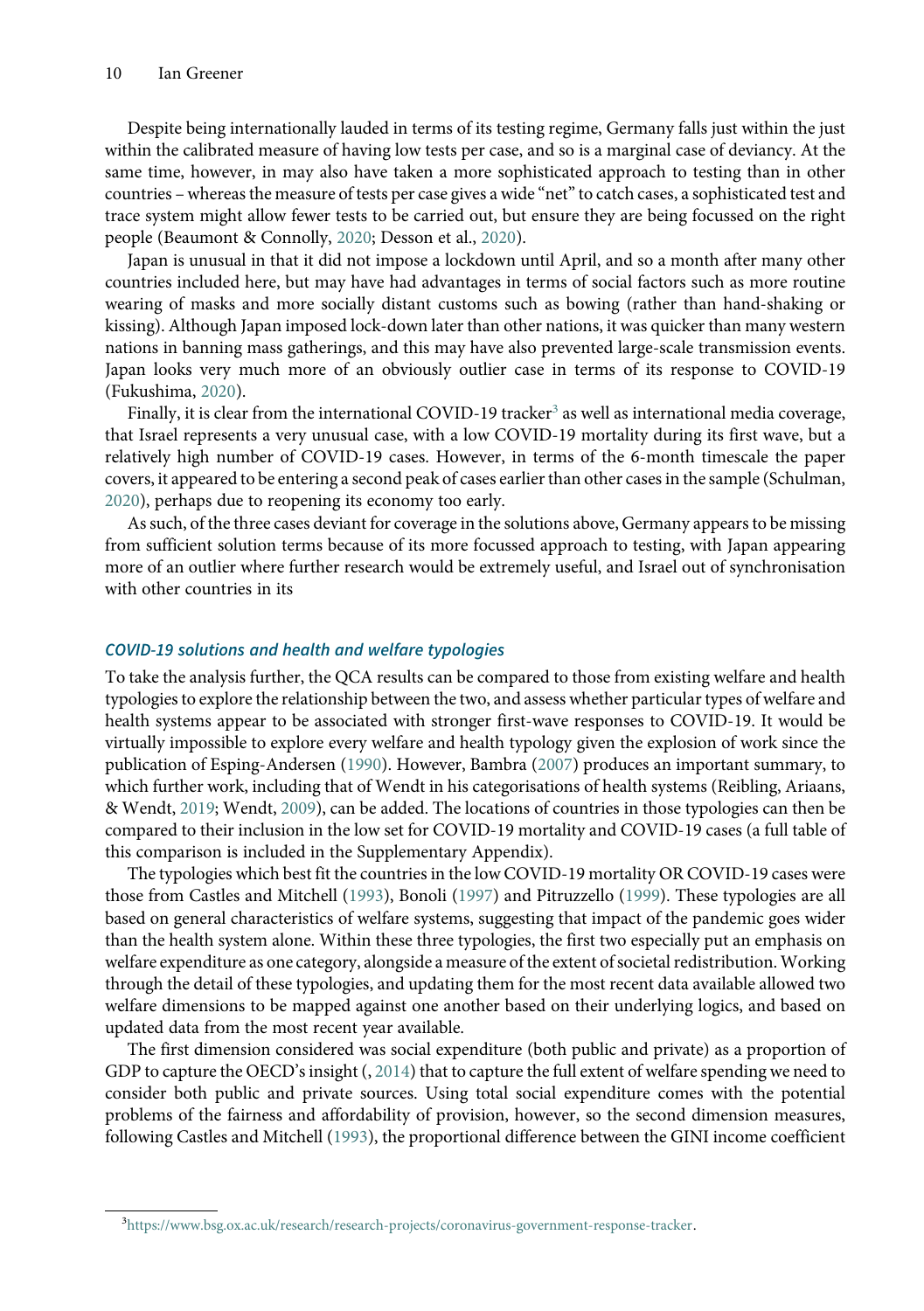<span id="page-10-0"></span>

#### Two dimension social welfare categorisation

Figure 2. A two-dimensional social welfare categorization.

for market income, and the GINI coefficient after taxes and transfers, to assess the redistributive extent of different welfare systems. This dimension also links to the consistent appearance of the GINI factor in the QCA solution terms above. All countries for which consistent measures could be found were included, leading to the inclusion of some not in the COVID-19 solutions above. Finally, the median values for each dimension were taken, and which divided the countries into four sectors which can be diagrammed as follows:

[Figure 2](#page-10-0) and its underlying data, in turn, can be related to their position in the solution set (above) of COVID-19 mortality OR COVID-19 cases. This yielded [Table 5](#page-11-0), with countries in the high set having "+" next to their names and those in the low set having " $\sim$ ."

From [Table 5,](#page-11-0) countries with both high redistribution and high total social expenditure have the strongest first-wave COVID-19 outcomes (with NOR being a borderline case just falling within this group). This category of countries includes some countries which are generally categorized as Social Democratic (AUT, BEL, DNK, NOR) but also some others categorized as Conservative (FIN, FRA, GER), as well as GRC and PRT from "Southern" group (see eg. (Bambra, [2007](#page-13-8)). There are, however, no countries usually categorised as "Liberal." There are also two countries that appear to have a favourable welfare context for handling COVID-19, but which have done worse than might have been anticipated – BEL and PRT, with Belgium especially interesting because of its very high-profile problems in dealing with COVID-19.

Examining the governmental response tracker for COVID-19 as well as contemporary news coverage, in Belgium the response to the virus appears to have become highly politicised (Galindo, [2020\)](#page-13-26), with the government claiming its higher death rate is due to more rigorous reporting of deaths than in other countries (de Block, [2020](#page-13-27)). However, Belgium also appears as having amongst the highest death rate in the EIU report (which uses excess mortality rather than COVID-19-specific mortality, as in this paper), and there appear to have been clear failings in terms of the provision of PPE that mirrored those of the UK, another country with a high mortality rate. Equally, neither Belgium nor Portugal can claim to have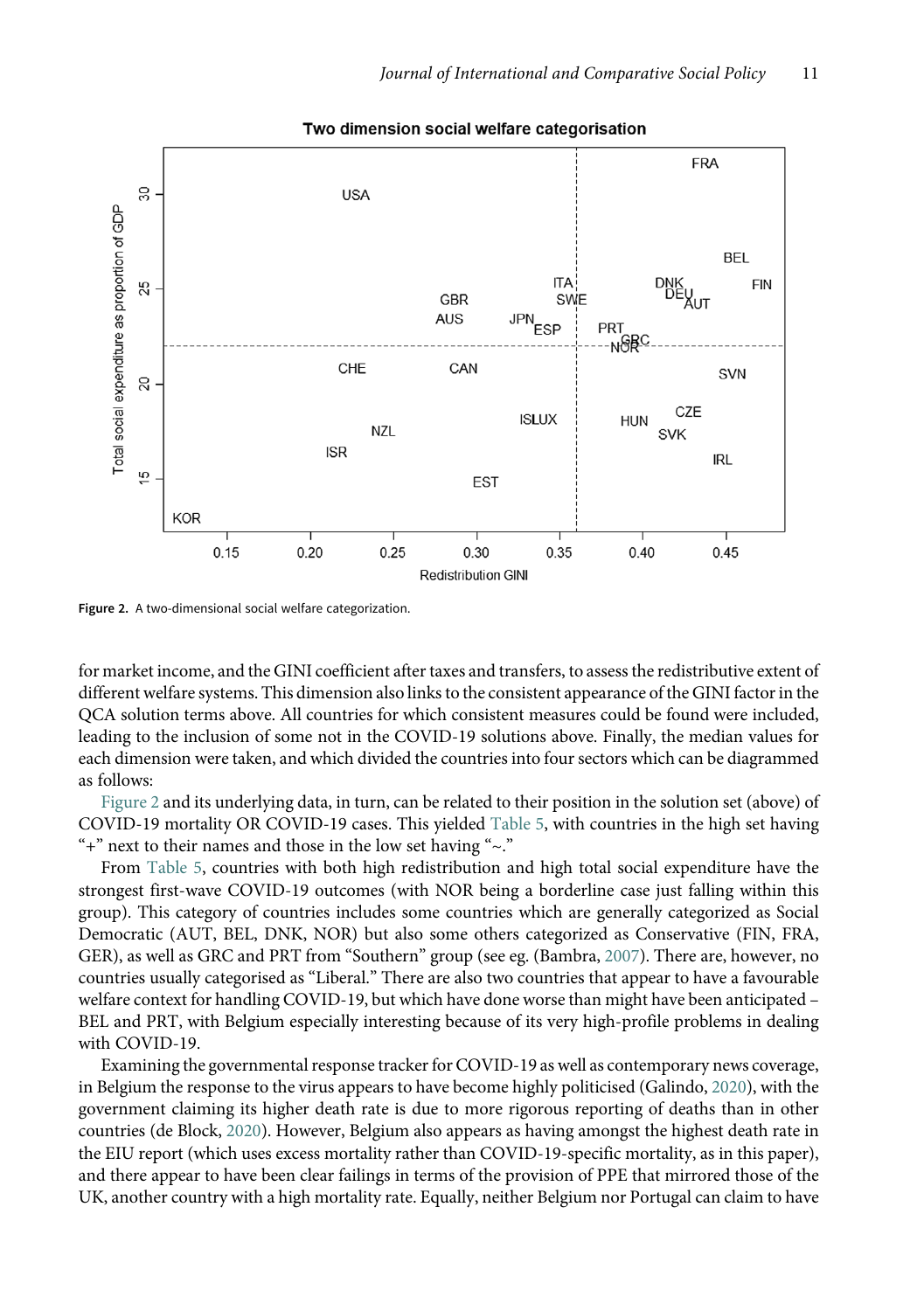#### 12 Ian Greener

| Redistribution (GINI)/total social expenditure | Low total social expenditure | High total social expenditure |
|------------------------------------------------|------------------------------|-------------------------------|
| Low redistribution                             | KOR $\sim$                   | Low G/high T                  |
|                                                | $ISR +$                      | AUS $\sim$                    |
|                                                | $NZL \sim$                   | $UK +$                        |
|                                                | EST N/A                      | JPN $\sim$                    |
|                                                | $ISL +$                      | $ESP +$                       |
|                                                | $LUX +$                      | $ITA +$                       |
|                                                | $CAN +$                      | $SWE +$                       |
|                                                | CHE +                        | USA +                         |
| High redistribution                            | $IRL +$                      | PRT+                          |
|                                                | SVK N/A                      | GRC $\sim$                    |
|                                                | HUN N/A                      | NOR $\sim$                    |
|                                                | CZE ~                        | AUT $\sim$                    |
|                                                | SVN N/A                      | GER $\sim$                    |
|                                                |                              | DNK $\sim$                    |
|                                                |                              | BEL +                         |
|                                                |                              | FIN ~ ~                       |
|                                                |                              | FRA N/A                       |

<span id="page-11-0"></span>Table 5. Two-factor typology and "fit" with the calibrated scores for high or low COVID-19 mortality OR COVID-19 cases.

a test per case ratio that which would put it in the high set for this factor, and the importance of this causal factor in the solutions above has already been made clear. It would seem, from this analysis, that Belgium and Portugal fell short in their first-wave COVID-19 response, especially in relation to testing, and despite the relative advantages that their social welfare systems held for them.

Looking at the combination of low redistribution but high total social expenditure, countries in this category tend to produce low outcomes, except for AUS and JPN, with the former notoriously difficult to categorise because of its combination of its liberal economy with a more extensive welfare system than we might expect, and the latter (as noted above) a case deviant for both consistency and coverage in our analysis above, underlying its unusually successful (in terms of COVID-19) pattern of causal factors.

The combination of low redistribution and low total social expenditure includes a majority of countries with relatively poor COVID-19 outcomes, except for NZ and KOR, which appear along with AUS, CZE and FIN, in the low COVID-19 mortality OR COVID-19 case solution and have the combination of high tests per case and low international arrivals. NZ, KOR, AUS, CZE and FIN therefore have these risk factors in their favour, both of which repeatedly appeared in the QCA solution terms of strongly-performing countries, despite the less helpful contexts their welfare systems appear to create.

Finally, in the combination of high redistribution but low total social expenditure, there are only two countries included in the COVID-19 case and mortality data, so this combination offers an opportunity for further research. However, it is worth noting that three of the five countries here are outliers in terms of most OECD health and welfare measures, and so whether they can form part of a wider systematic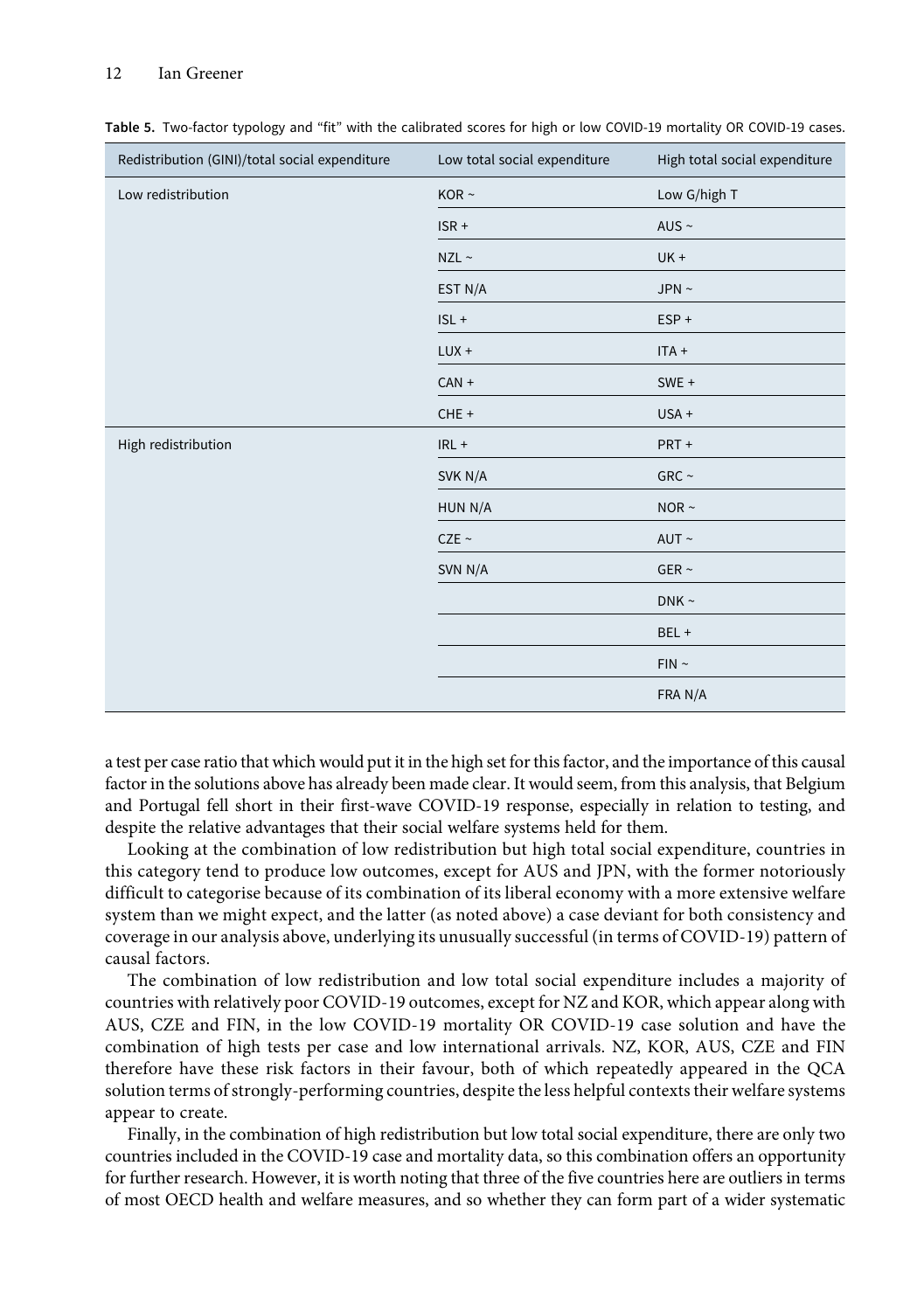comparison in terms of the factors identified here is perhaps more open to question. They do form a clear fourth cluster or category in terms of their position in relation to the redistribution and total social expenditure typology here though.

# Conclusion

Considering how well countries responded to challenge of a global pandemic gives us insights not only into their ability to put in place pandemic-specific measures (such as testing) but also how key contextual factors have worked in relation to them. Placing the QCA results in the context of a two dimensional mapping of countries derived from existing welfare typologies, added additional depth as well as linking the solutions to existing typology research.

The TESTCASE factor, COVID-19 tests per case, has a strong claim to be the most important causal factor for first-wave response to COVID-19, being both conceptually important as it shows the importance of the testing regime needing to be in proportion to the number of cases, as well as empirically central to the solutions that were generated. TESTCASE appears in all the solution pathways for low COVID-19 mortality, in two of the pathways for low COVID-19 cases, and in both solution pathways for low COVID-19 mortality OR COVID-19 cases. As such, it is not a high volume of testing per se that was linked to lower levels of COVID-19 cases or mortality, but high numbers of test per case – and that is a key distinction. High numbers of tests per case suggest a governmental response designed to test not only those with the virus, but also to prevent further spread. The test per case factor may also be a proxy for the ability of governments to quickly respond to a novel challenge. Putting in place a robust and largescale testing regime is not a trivial challenge and is one that countries responded to with different degrees of success. It will be fascinating to see if the countries that were able to meet this challenge are also those best able to respond to future global societal challenges.

The addition of international arrivals appears in solution terms throughout the paper, and so appears a useful addition, even though it has not centrally appeared in existing COVID-19 research, as it. The international arrivals factor appears in the first solution pathway for low COVID-19 mortality (as low), as both low and high pathways in relation to COVID-19 cases (and in all but one solution pathway), and in the solution pathway for low COVID-19 mortality OR COVID-19 cases (as low).

It is clear that achieving a strong first-wave COVID-19 response does not mean countries have necessarily achieved subsequent success in dealing with the virus as well. However, the results do give us an indication of which countries did manage to most successfully meet the initial challenge the pandemic offered, and this presents an opportunity for future research exploring its relationship to both subsequent response to COVID-19, as well as to other novel crises which, if the "risk society" thesis is correct (Beck, [1992\)](#page-13-28), are set to become a feature ever-more present in our lives.

After deriving its QCA results in relation to COVID-19, the paper compared them to existing typologies of welfare and health, from which dimensions based on total social expenditure and differences in market and post-transfer GINI coefficients were derived. A mapping of countries in the sample based on those dimensions was constructed, with a clear relationship between them and the COVID-19 outcome measures. Exploring the positioning of countries across these two dimensions and in relation to their QCA solutions makes clear those which are unusual in their positioning (as for AUS, NZ and KOR), or by their appearance in QCA solutions as deviant cases (such as JPN) for coverage, or which we might have expected to have handled COVID-19 better than they did (such as BEL). For countries which have done worse than we might expect from their position in the typology (BEL and PRT), low testing per case may well be the decisive factor, despite those countries having a social welfare system shared with other systems with much stronger COVID-19 responses. Overall, it cannot be concluded that the countries most likely to have effectively responded to COVID-19 in its first-wave were especially social democratic, conservative, or even southern, but only by exception were they liberal.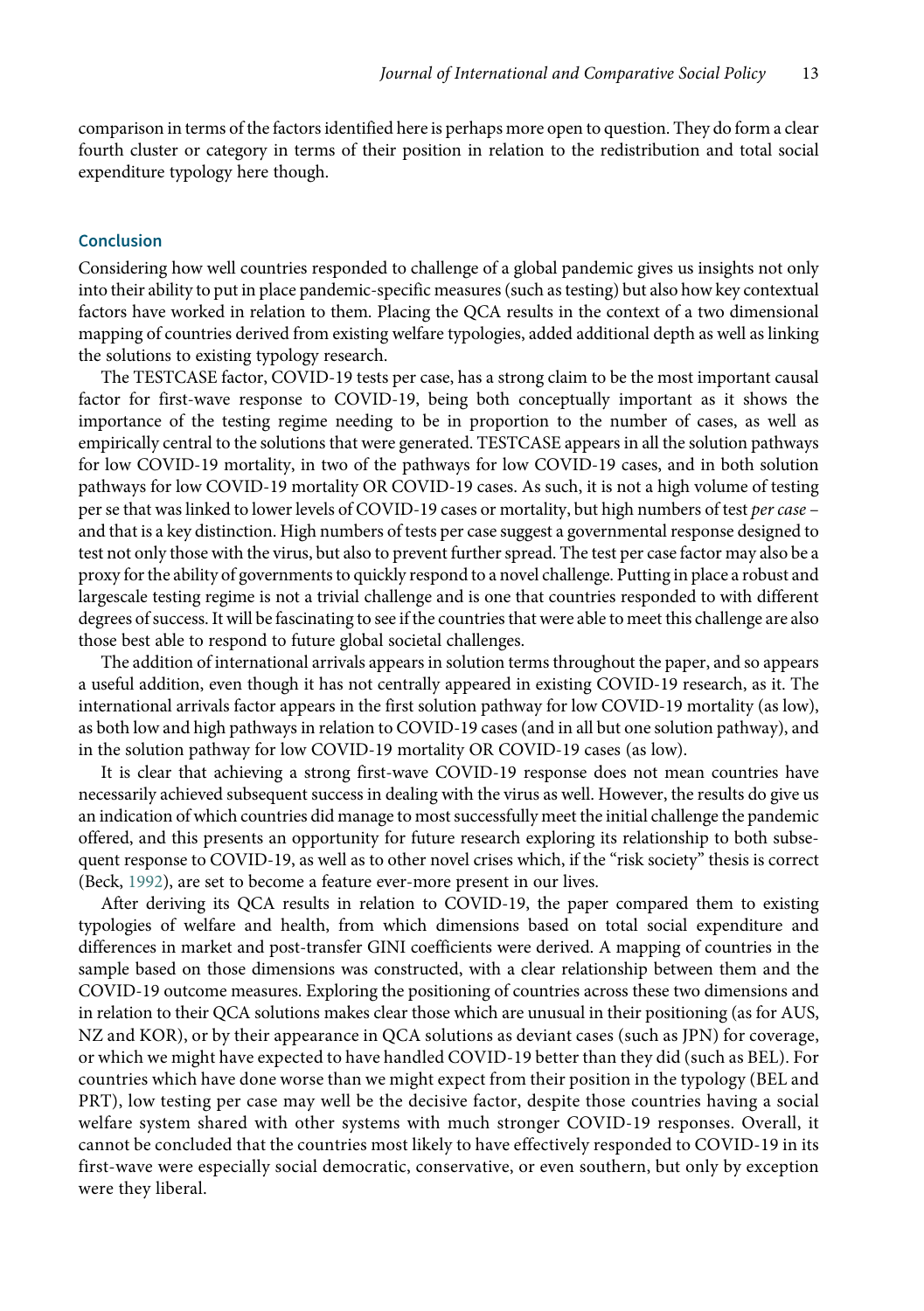Supplementary Materials. To view supplementary material for this article, please visit [http://dx.doi.org/10.1017/](http://dx.doi.org/10.1017/ics.2021.6) [ics.2021.6](http://dx.doi.org/10.1017/ics.2021.6).

#### **References**

<span id="page-13-12"></span>Babones, S. (2013). Methods for quantitative macro-comparative research. London: Sage.

- <span id="page-13-8"></span>Bambra, C. (2007). Going beyond the three worlds of welfare capitalism: Regime theory and public health research. Journal of Epidemiology and Community Health, 61, 1098–1102.
- <span id="page-13-19"></span>Beaumont, P., & Connolly, K. (2020). Covid-19 track and trace: what can UK learn from countries that got it right? Pledge of "world-beating" system will have to look to likes of South Korea and Germany, The Guardian, 21 May.

<span id="page-13-28"></span><span id="page-13-23"></span>Beck, U. (1992). Risk society: Towards a new modernity. London: Sage.

- Bonoli, G. (1997). Classifying welfare states: A two-dimension approach. Journal of Social Policy, 26(3), 351-372. doi[:10.1017/](https://doi.org/10.1017/S0047279497005059) [S0047279497005059.](https://doi.org/10.1017/S0047279497005059)
- <span id="page-13-15"></span>Capano, G., Pritoni, A., & Vicentini, G. (2019). Do policy instruments matter? Governments' choice of policy mix and higher education performance in Western Europe. Journal of Public Policy, 40, 1-27. doi[:10.1017/S0143814X19000047.](https://doi.org/10.1017/S0143814X19000047)
- <span id="page-13-22"></span>Castles, F., & Mitchell, D. (1993). Three worlds of welfare capitalism or four?. In F. Castles, Families of nations. Brookfield: Dartmouth.
- <span id="page-13-3"></span>Chor, L. (2020). How Hong Kong avoided a single coronavirus death in care homes: Care homes learnt a "painful lesson"from SARS, and quickly sprung into action to make sure the same thing didn't happen with Covid-19, The Independent, 26 May.
- <span id="page-13-27"></span>de Block, M. (2020). In defence of Belgium's coronavirus response, Politico blog, 9 July. Available at [https://www.politico.eu/](https://www.politico.eu/article/in-defense-of-belgium-coronavirus-covid19-pandemic-response/) [article/in-defense-of-belgium-coronavirus-covid19-pandemic-response/.](https://www.politico.eu/article/in-defense-of-belgium-coronavirus-covid19-pandemic-response/)
- <span id="page-13-20"></span>Desson, Z., Lambertz L., Peters J.W., Falkenbach M., Kauer L. (2020). Europe's Covid-19 outliers: German, Austrian and Swiss policy responses during the early stages of the 2020 pandemic. Health Policy and Technology, 9(4), 405–418. doi: [10.1016/j.hlpt.2020.09.003](https://doi.org/10.1016/j.hlpt.2020.09.003).
- <span id="page-13-17"></span><span id="page-13-4"></span>Dusa, A. (2018). QCA with R: A comprehensive resource. London: Springer.
- Economist Intelligence Unit. (2020). How well have OECD countries responded to the coronavirus crisis?. London: Economist Intelligence Unit.
- <span id="page-13-21"></span><span id="page-13-6"></span>Esping-Andersen, G. (1990). The three worlds of welfare capitalism. New Jersey: Princeton University Press.
- Fukushima, G. (2020). Japan's response to COVID-19: A preliminary assessment, The Japan Times, 5 May. Available at [https://](https://www.japantimes.co.jp/opinion/2020/05/05/commentary/japan-commentary/japans-response-covid-19-preliminary-assessment/) [www.japantimes.co.jp/opinion/2020/05/05/commentary/japan-commentary/japans-response-covid-19-preliminary](https://www.japantimes.co.jp/opinion/2020/05/05/commentary/japan-commentary/japans-response-covid-19-preliminary-assessment/)[assessment/.](https://www.japantimes.co.jp/opinion/2020/05/05/commentary/japan-commentary/japans-response-covid-19-preliminary-assessment/)
- <span id="page-13-26"></span><span id="page-13-0"></span>Galindo, G. (2020). Molotov attack on Belgian parliament was "retaliation" for coronavirus response, Brussels Times, 28 July.
- Hastie, C.E., et al. (2020). Vitamin D concentrations and COVID-19 infection in UK biobank. Diabetes & Metabolic Syndrome: Clinical Research & Reviews, 14(4), 561–565. doi:[10.1016/j.dsx.2020.04.050](https://doi.org/10.1016/j.dsx.2020.04.050).
- <span id="page-13-13"></span><span id="page-13-5"></span>Haynes, P., Banks, L., & Hill, M. (2013). Social networks amongst older people in OECD countries: A qualitative comparative analysis. Journal of International and Comparative Social Policy, 29(1), 15–27. doi[:10.1080/21699763.2013.802988.](https://doi.org/10.1080/21699763.2013.802988)
- Johnson, C. (2020). Coronavirus highlights the painful political truth about health inequality. Is social democracy the answer?, The Conversation, 9 April. Available at [https://theconversation.com/coronavirus-highlights-the-painful-political-truth](https://theconversation.com/coronavirus-highlights-the-painful-political-truth-about-health-inequality-is-social-democracy-the-answer-135543)[about-health-inequality-is-social-democracy-the-answer-135543](https://theconversation.com/coronavirus-highlights-the-painful-political-truth-about-health-inequality-is-social-democracy-the-answer-135543).
- <span id="page-13-14"></span><span id="page-13-1"></span>Kirby, T. (2020). Evidence mounts on the disproportionate effect of COVID-19 on ethnic minorities. The Lancet Respiratory Medicine, 8(6), 547–548. doi[:10.1016/S2213-2600\(20\)30228-9](https://doi.org/10.1016/S2213-2600(20)30228-9).
- <span id="page-13-10"></span>Kuhner, S. (2015). The productive and protective dimensions of welfare in Asia and the Pacific: Pathways towards human development and income equality? Journal of International and Comparative Social Policy, 31(2), 151–173.
- <span id="page-13-25"></span>Marmot, M. (2015). The health gap: The challenge of an unequal world. London: Bloomsbury.
- <span id="page-13-24"></span>OECD (2014). Social expenditure update: Social spending is falling in some countries, but in many others it remains at historically high levels. Paris: OECD.
- <span id="page-13-7"></span>Pitruzzello, S. (1999). Decommodification and the worlds of welfare capitalism: A cluster analysis. Florence: European Research Institute.
- <span id="page-13-16"></span>Powell, M., & Barrientos, A. (2011). An audit of the welfare modelling business. Social Policy and Administration, 45(1), 69-84.
- <span id="page-13-18"></span>Ragin, C. (2008). Redesigning social inquiry: Fuzzy sets and beyond. Chicago: University of Chicago Press.
- <span id="page-13-2"></span>Ragin, C. (2014). The comparative method: Moving beyond qualitative and quantitative strategies. Oakland: University of California Press.
- <span id="page-13-9"></span>Ragin, C., & Fiss, P. (2016). Intersectional inequality: Race, class, test scores and poverty. Chicago: University of Chicago Press.
- <span id="page-13-11"></span>Reibling, N., Ariaans, M., & Wendt, C. (2019). Worlds of healthcare: A healthcare system typology of OECD countries. Health Policy, 123(7), 611–620. doi[:10.1016/j.healthpol.2019.05.001.](https://doi.org/10.1016/j.healthpol.2019.05.001)
- Romagnani, P., et al. (2020). The COVID-19 infection: Lessons from the Italian experience. Journal of Public Health Policy. doi: [10.1057/s41271-020-00229-y.](https://doi.org/10.1057/s41271-020-00229-y)